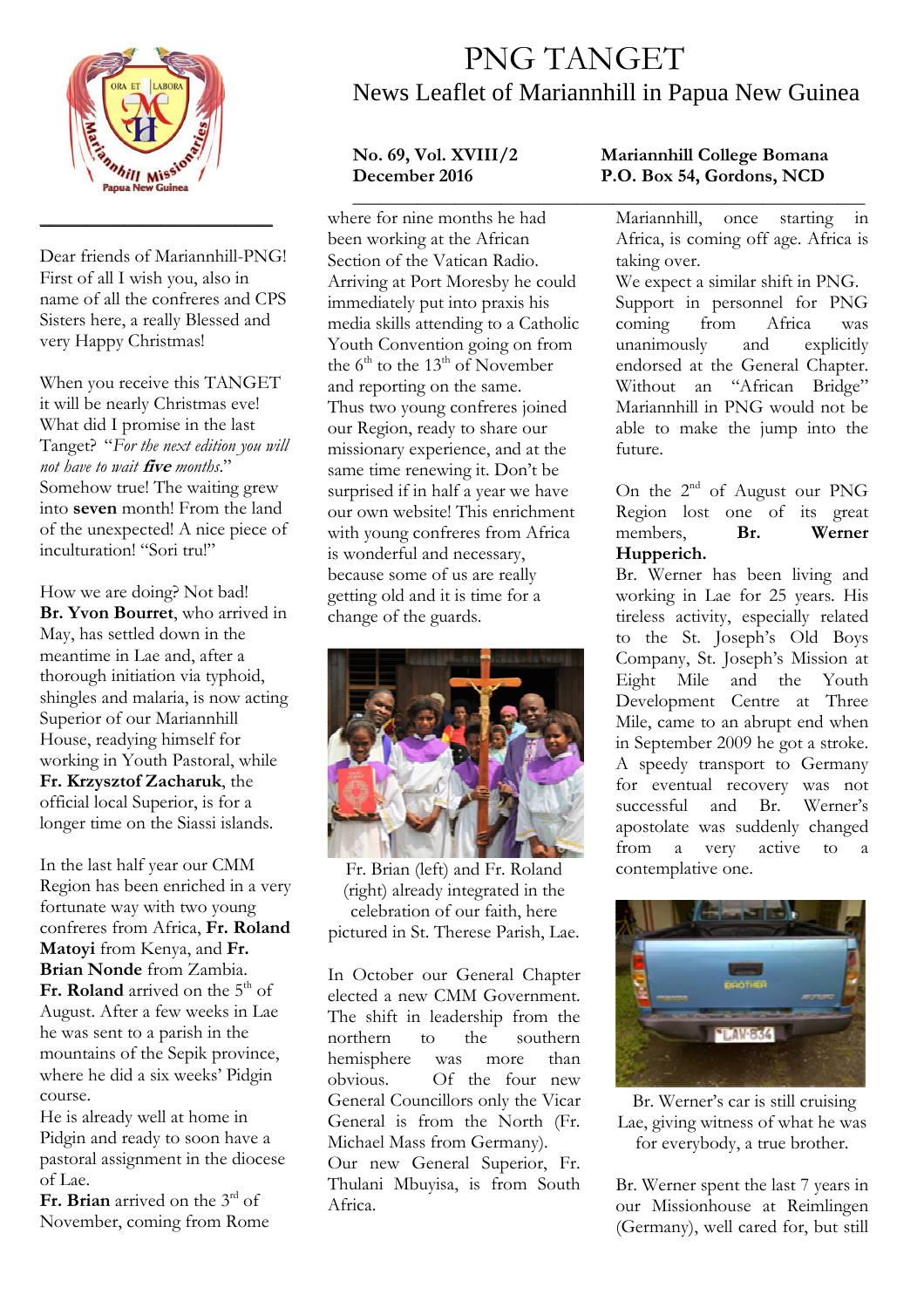thinking in Tok Pisin. In the early hours of August 2 he passed away. On the  $10^{th}$  of August we had a beautiful Memorial celebration in the Cathedral of Lae, thanking God for the gift of Brother Werner. May he enjoy now the fullness of God's life he has been preaching with his example!



Bishop Christian Blouin, cmm, and Br. Werner's picture, after the Memorial Service.

On the  $20<sup>th</sup>$  of August I went overseas for three operations, a medical one, participation in the General Chapter (see above), and a short trip to Africa. I survived all three and came back to PNG on the 4<sup>th</sup> of December.

My visit to Africa had as specific purpose to see our two PNG confreres **Alois Gende and Wilfred Salhun** in Lusaka, Zambia, but, visiting too our confreres in Nairobi, also to strengthen the bonds with at least these two Mariannhill communities, from where at the moment we have confreres in PNG . Our confreres Alois and Wilfred are doing well in their studies. At the end of May they will come to PNG for their homeleave.

Together with the other participants in the General Chapter I could witness in Wuerzburg on the  $24<sup>th</sup>$  of September the beatification of our confrere Fr. Engelmar Unzeitig, who died a martyr in the concentration camp of Dachau. It was a great celebration. Extensive information on him and the beatification you'll find in internet googling his name.

On the 8<sup>th</sup> of September Fr. Sido **v. d. Werf** celebrated the  $60^{\text{th}}$ anniversary of his religious Profession and the CMM and CPS communities in Lae with him.

On the 13<sup>th</sup> of October Fr. **Anthony Mulderink** received from the hands of the General Governor of PNG, Sir Michael<br>Ogio, the distinction and the distinction and decoration of "Officer in the Order of Logohu" in recognition of his longstanding service to the people of PNG through his ministry. Fr. Anthony is our longest serving missionary in PNG, being here since 1960.

**Our CPS Sisters** got a canonical visitation from a member of their<br>General Government. Sister General Government, **Julian Mujuru**, who visited PNG from June 23 till July 22.

**Sister Michaela Kim** went on the 4 th of July to Kenya for a bursarworkshop and towards the end of July to Germany for a meeting of CPS Provincial Procurators. She came back to PNG on August 23.

**Sr. Henriqueta Muchate** left on the  $4<sup>th</sup>$  of August for health reasons. In November she was operated in South Africa. We wish her a speedy recovery.

Two CPS Sisters are expected to come soon to increase the small community, one from the Democratic Republic of Congo, and another one from Kenya.

**The Catholic Church in PNG** celebrated this year the golden anniversary of the establishment of the Hierarchy.

The **Diocese of Lae** did it on Sunday November 13, 2016. Because of the people expected, among them many guests from other Churches, the celebration took place on the grounds of St. Mary's Primary School. Main celebrant was the new Apostolic Nuncio in Papua New Guinea and

Solomon Islands, Archbishop Kurian Matthew Vayalunkal.

Bishop Christian Blouin gave an overview of the last 50 years of evangelization by the Catholic Church in the province of Morobe, making especial mention of the first pioneers.



The first four CMM in PNG in 1960. Fr. Anthony is the third from left.

Since the Tanget of last May **PNG**  has gone through quite a bit of political and social upheaval. A vote of no-confidence in Parliament had to be forced upon the Government by a Court decision.

Riots broke out in June in Port Moresby and Lae and the police used guns against students, fortunately without casualties. Next year elections will take place and the politicians are cleaning their weapons.

**The Catholic Church in PNG**  had a more peaceful move in their leadership when on the 19<sup>th</sup> of November Pope Francis made Archbishop John Ribat of Port Moresby a Cardinal together with sixteen others. It was the first time that a Bishop of PNG became a Cardinal. The new Cardinals were from 14 different countries. At the occasion Pope Francis stressed the colourful unity of the Church, calling it "one of our greatest riches."

Without more news, I wish you all a Happy New Year, with greetings from the confreres and the CPS Sisters in Lae!